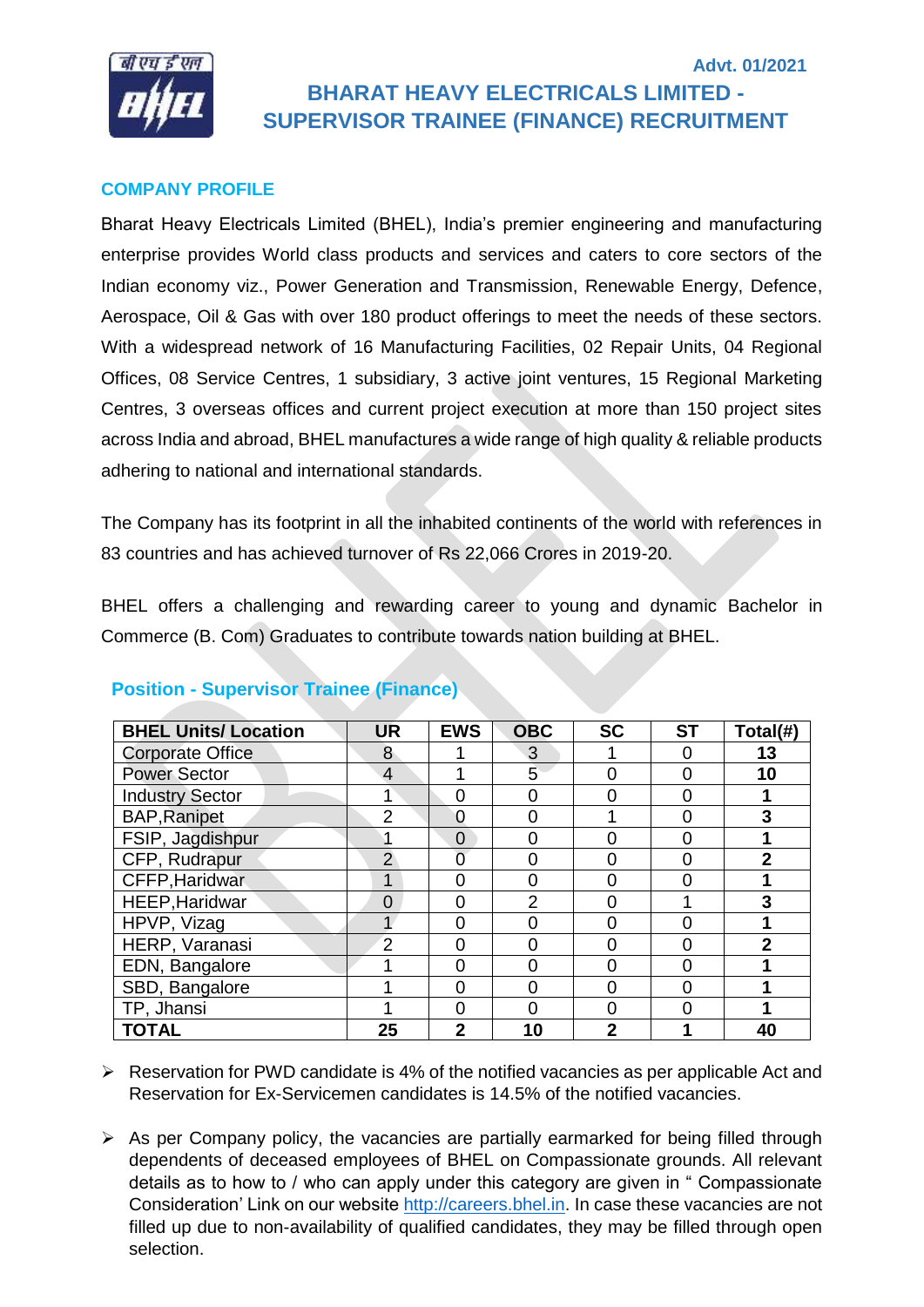- ➢ The number of vacancies indicated above is tentative. Actual requirement may vary based on further assessment. As such the category wise reservation indicated above may also vary in event of any changes in the number of vacancies.
- ➢ The above requirement is for BHEL's project sites and Manufacturing units spread across the country.

# **Job Specifications:**

| <b>Position</b>                                 | <b>Educational Qualifications #</b>                                                                                                                                                                   | <b>Upper Age Limit</b><br>(years)<br>(as on 01/04/2021)               |
|-------------------------------------------------|-------------------------------------------------------------------------------------------------------------------------------------------------------------------------------------------------------|-----------------------------------------------------------------------|
|                                                 | Full time regular Bachelor's degree in Commerce                                                                                                                                                       | 27 Years                                                              |
| Supervisor<br>Trainee<br><i>in</i><br>(Finance) | from recognized Indian University/ Institute #<br>with<br>Minimum 70% marks or Equivalent CGPA in<br>aggregate* of all years/ semesters (Minimum 60%<br>marks for SC/ST candidates on similar lines.) | Candidates born<br>before 01.04.1994<br>are not eligible to<br>apply) |

## **IMPORTANT NOTE:**

**Candidates should be in a position to produce their Degree/Final year marks sheets latest by 30th June 2021 or at the time of Group Discussions, whichever is earlier.**

**\*** For the purpose of calculating aggregate marks, all subjects in the mark sheet of all semesters shall be considered.

**#** The degree must be from any of Universities incorporated by an Act of the Central or State Legislature in India or other educational institutions established by an Act of Parliament or declared to be deemed as a University Under Section-3 of the University Grants Commission Act, 1956, or possess an equivalent qualification.

## **RESERVATION & RELAXATION:**

1. **For PWD candidates**: Reservation for PWD candidates will be in accordance with Government directives.

The position of Supervisor Trainee (Finance) in BHEL are identified for Locomotor Disability, leprosy cured, Dwarfism, Cerebral Palsy, Acid Attack Victim, Blindness (Single Eye – Full Vision), Deaf, Hard of Hearing, Speech and Language Disability.

The Physical requirements for the position of Supervisor Trainee (Finance) in BHEL are Sitting, Standing, Walking, Seeing, Communicating, Hearing, Reading & Writing.

- 2. Upper age limit is relaxable for candidates belonging to the following categories as under: -
	- SC/ST: by 5 years
	- OBC (NCL):  $-$  by 3 years

For getting the reservation benefits under OBC category:

i. The name of caste and community of the candidate must appear in the Central list of Other Backward Classes and the candidate must not belong to creamy layer. (to see list of approved OBC caste/community name in the central list, log on to **<http://ncbc.nic.in/centrallistifobc.html/>**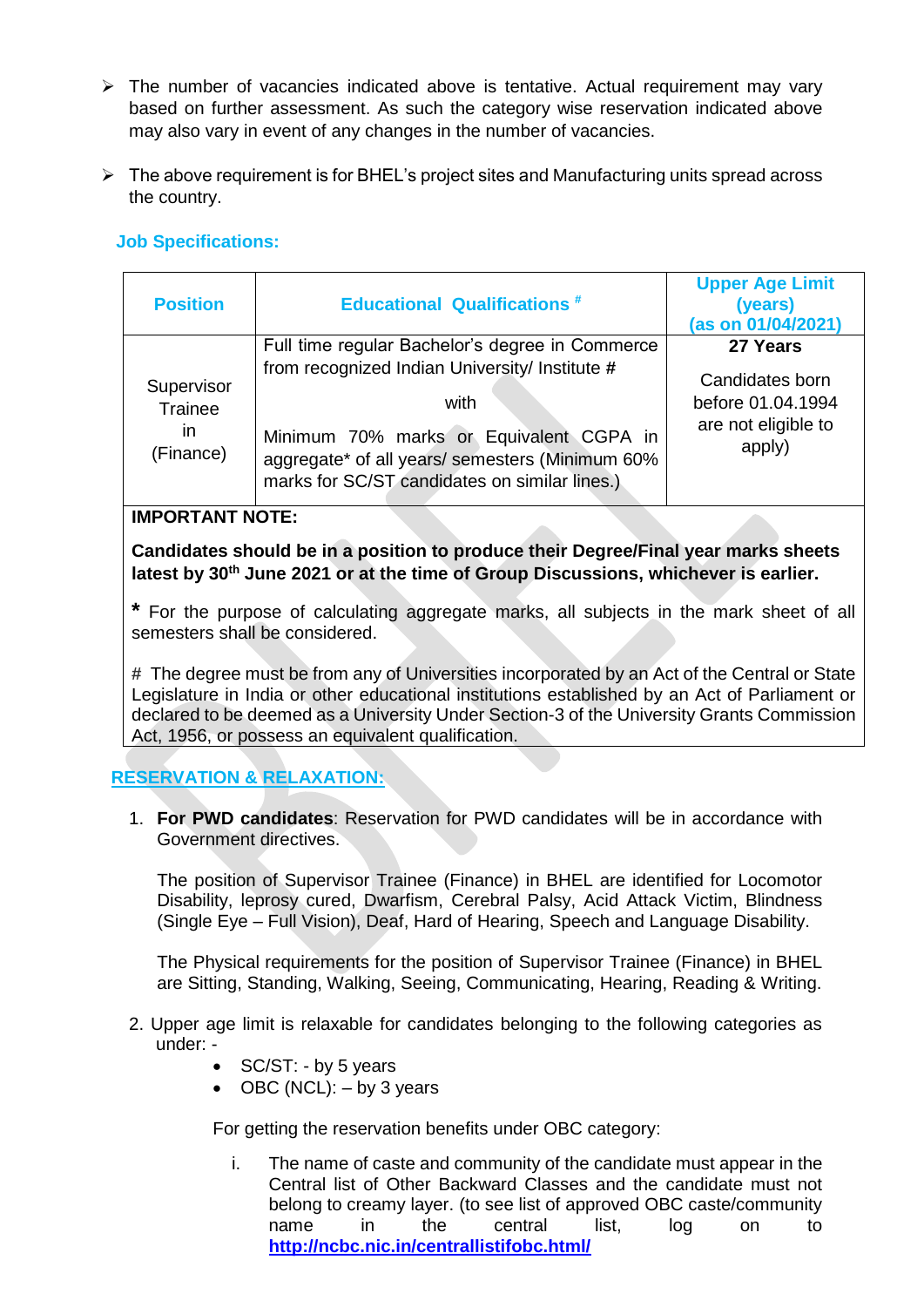- ii. The candidates need to furnish their OBC non creamy layer (NCL) certificate (not more than one year old from the date of application to BHEL as per the format prescribed by Government of India (this format can be downloaded from BHEL careers website **<http://careers.bhel.in/>**)
- Persons with Disabilities Candidates:
	- by 10 years for General
	- by 13 years for OBC (NCL)
	- by 15 years for SC/ST.
- Relaxation in age for Ex-Servicemen will be as per extant Govt. rules.
- Upper age limit is relaxable by 5 years for the candidates who had ordinarily been domiciled in the state of Jammu & Kashmir during the period from 1/1/1980 to 31/12/1989.

3. **For EWS candidates**: Reservation for Economically Weaker Section candidates will be in accordance with Government directives, issued in this regard.

# **BHEL SELECTION PROCESS (TWO Stage Process):**

BHEL Selection process comprises of two stages. Candidates interested in joining BHEL as Supervisor Trainee shall have to necessarily clear both the stages in order to be considered on the merit list for joining.

#### **Stage I: Computer Based Examination**

All prima facie eligible candidates will have to appear for **a Computer Based Examination**. Based on the Examination Marks and requirement, candidates will be shortlisted for Group Discussions in order of merit in the ratio of 1:5 to the number of vacancies in each Category. Physically Challenged candidates will be accorded upto 20% relaxation below the cut-off marks in their respective categories for being shortlisted for Group Discussions.

For shortlisting as per 1:5 ratio, initially, all UR candidates along with such reserved category (i.e. EWS, OBC, SC, ST) candidates of that discipline, who do not avail any relaxation, will be grouped together and then arranged in descending order of merit of their Examination marks (marks out of 100) and candidates shall be called for Group Discussions in the ratio of 1:5 in UR category.

After this, candidates belonging to EWS/OBC/SC/ST categories, who are not shortlisted for Group Discussions under UR category, shall be regrouped with their respective categories for further consideration and candidates will be called for Group Discussions in prescribed ratio of 1:5 in their respective categories

All the candidates obtaining same cut-off marks in respective groups shall also be called for Group Discussions.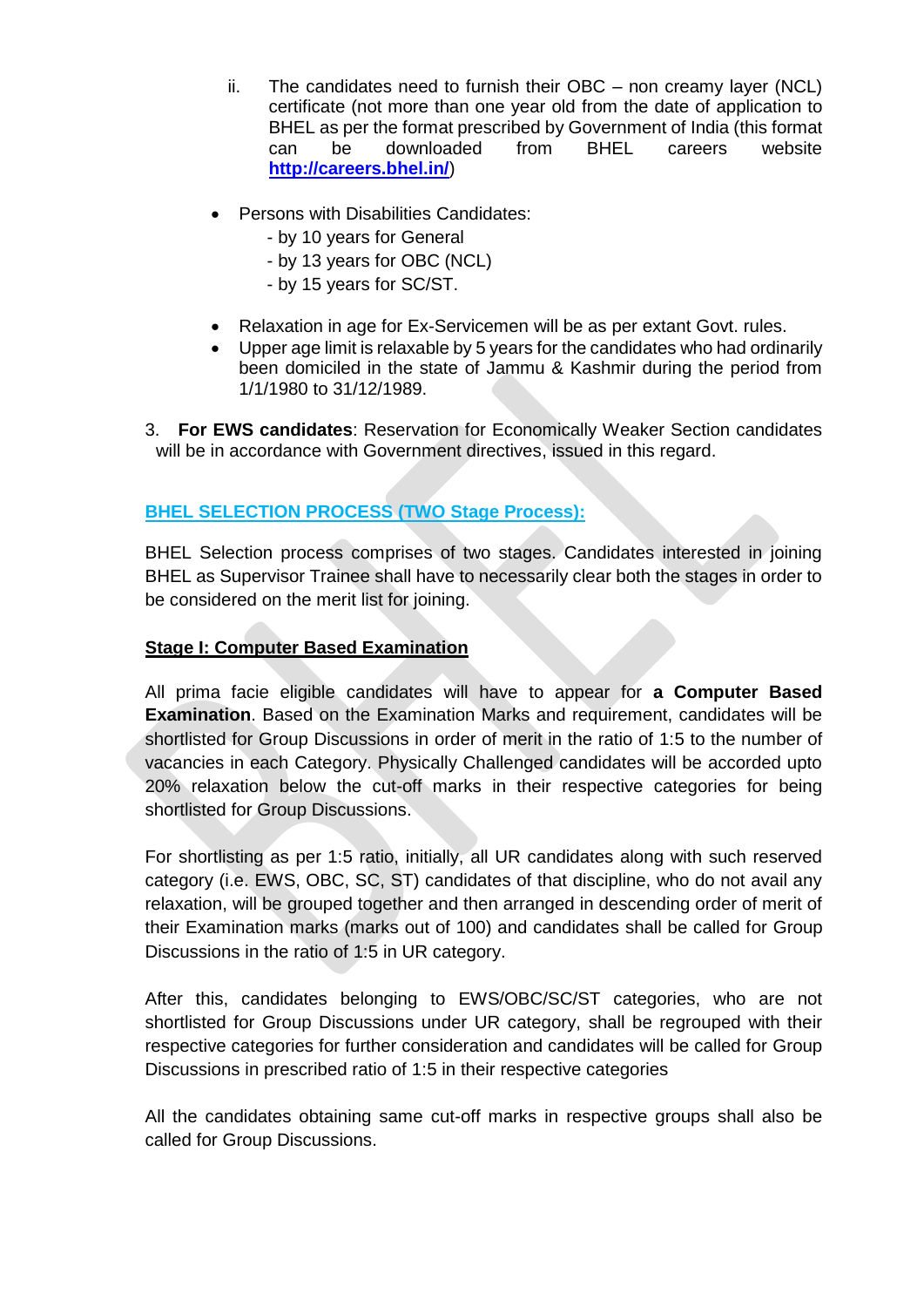## **Stage II: Group Discussions**

Group Discussions is the second stage of the selection process. Group Discussion will be on topics related to Current Financial Matters and / or on topics related to qualifying subject matter. All candidates shortlisted for the Group Discussions Stage must necessarily attend and complete this stage of selection process, in order to be further considered for being placed on the merit list. Group Discussions shall be considered as only qualifying stage. Candidates scoring more than 50% marks in Group Discussions shall be considered as qualified.

The final merit list shall be prepared only on the basis of Examination Score. i.e Candidates qualified in Group Discussions shall be placed on the merit list in the order of their Examination Scores.

# **TRAINING & EMOLUMENTS:**

Candidates joining BHEL as Supervisor Trainees will undergo training for one year. During training period, basic pay of Rs 32,000/- in the scale of pay of Rs 32,000- 1,00,000/- will be paid. After successful completion of training, the trainees will be absorbed as Supervisors in the scale of pay of Rs 33,500-1,20,000/- with a basic pay of Rs 33,500/-.

Besides Basic Pay, Dearness Allowance (Currently 17.2% of Basic Pay), Perks and other Allowances (31% of Basic Pay) and benefits such as Leave, Medical facilities for self and dependent family members, Provident Fund, Gratuity, Uniform, Canteen Facilities, Company's accommodation or HRA etc. will be admissible as per Company Rules as applicable from time to time. The approximate CTC is Rs 7.5 Lakhs per annum for Supervisor Trainees.

# **MEDICAL STANDARDS:**

Applicants should possess sound health. Before Joining, selected candidates will have to undergo medical examination by the Company's Authorized Officer and the appointment will be subject to meeting the health standards prescribed by the Company. No relaxation in health standards is allowed.

The company's Medical Examination rules in brief can be accessed @ BHEL's Medical Examination Rules – hosted on the BHEL careers website. The Persons with Disability candidates are required to furnish self-attested copy of duly stamped Medical Certificate in relation to their benchmark disability from Government Hospital or Medical Board attached to Special Employment Exchange for the handicapped.

## **GENERAL INSTRUCTIONS:**

1. The submission of applications will be ONLINE only through our website [https://careers.bhel.in.](https://careers.bhel.in/) Applicant must read the instructions for submission carefully and ensure that the application submitted successfully and transaction with reference to payment of fee for application form and / or processing fee as applicable is successfully transacted.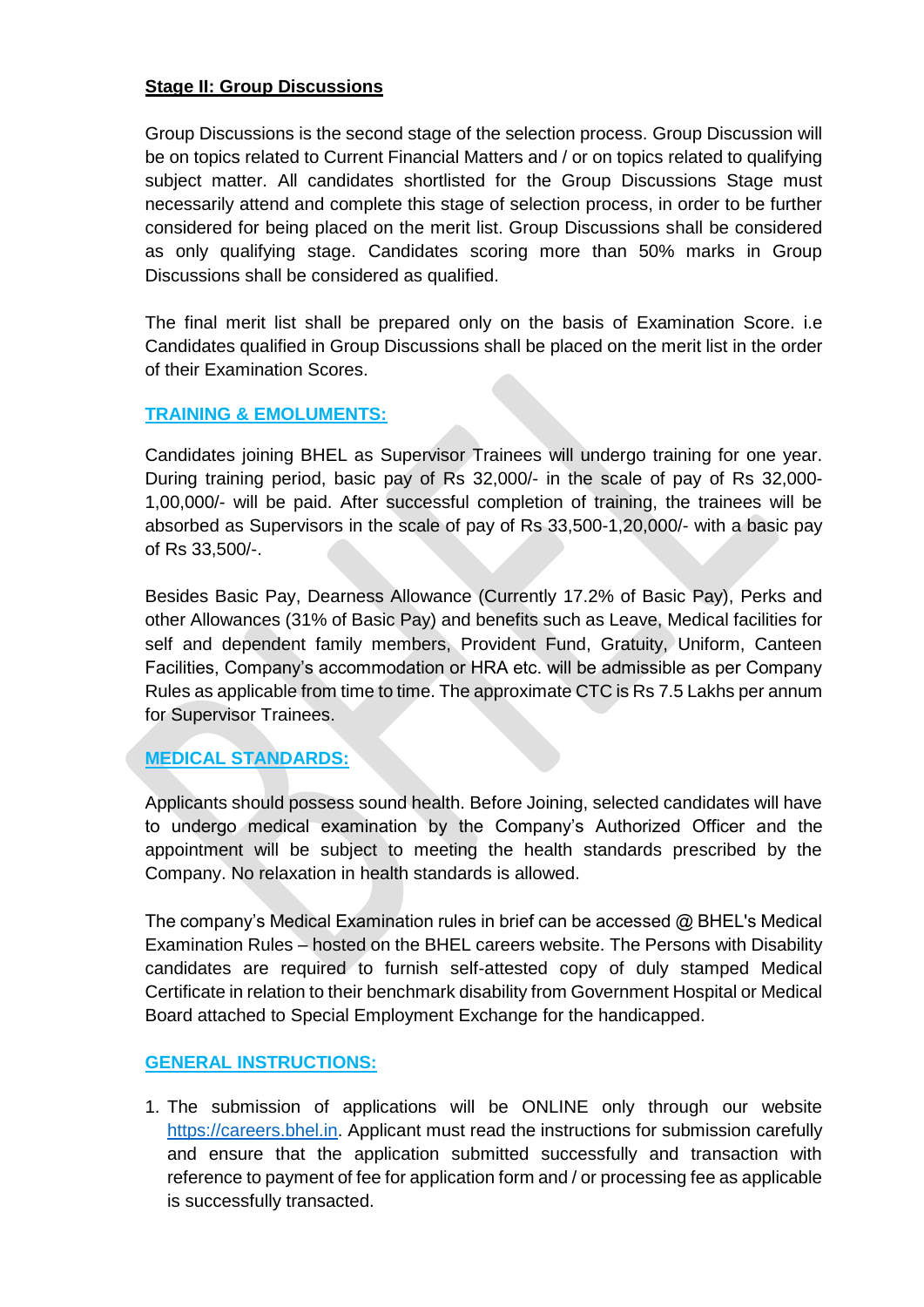2. Application Fee and Processing fee will be applicable as indicated below:

| Applicable Fees for BHEL Supervisor Trainee (Finance) – 2021 Recruitment |                        |                       |  |  |  |
|--------------------------------------------------------------------------|------------------------|-----------------------|--|--|--|
| <b>Category</b>                                                          | <b>Application Fee</b> | <b>Processing Fee</b> |  |  |  |
| UR/EWS/OBC                                                               | <b>Rs</b> 300          | Rs 200 + GST          |  |  |  |
| SC/ST/PWD/Ex-Servicemen                                                  | NIL                    | Rs 200 + GST          |  |  |  |

- 3. In case of multiple submission of ONLINE applications from same applicant, only the last eligible application shall be considered as final submission for candidature in BHEL.
- 4. The applicant may have to bear Bank Charges over & above the application fees, depending upon fees payment through Internet banking/Debit card/ Credit Card etc.
- 5. All applicant will be given option to choose amongst the Test Centers/ Venue for upto 3 choices. However, BHEL reserves the right to add or cancel any city/center depending upon the no. of candidates choosing a particular city/center
- 6. The applicant /Candidates should ensure that they fulfil the eligibility criteria and other requirements and that the particulars furnished by them are correct in all respect. In case it is detected at any stage of recruitment process that the candidate does not meet the eligibility criteria and/or the candidate has furnished any incorrect/false information or has suppressed any material fact(s), the candidature of such a candidate is liable to be rejected. If any of the above shortcoming(s) is/are detected, even after appointment, his/her services are liable for suitable actions including termination and prosecution.
- 7. SC, ST, OBC (Non-Creamy Layer), EWS, PwD, J&K domiciled candidates and exservicemen should carefully mention the categories, since these details may not be allowed to be changed later.
- 8. Candidates belonging to OBC category but not covered under 'Non-Creamy Layer' are not entitled to OBC reservation. As such, they should indicate their category as 'GENERAL'.
- 9. Candidates applying under EWSs category should fulfil the conditions stipulated for applying under 'Reservation for Economically Weaker Sections (EWSs) in civil posts and services in Government of India' issued vide DoPT OM dt.19.01.2019. Such candidates should attach the requisite certificate certifying their "Income and Asset of the family", from an officer not below the rank of Tehsildar, along with their application and at the time of Group Discussions.
- 10. Applications that are not in conformity with the requirements indicated in this advertisement/ incomplete applications will not be entertained.